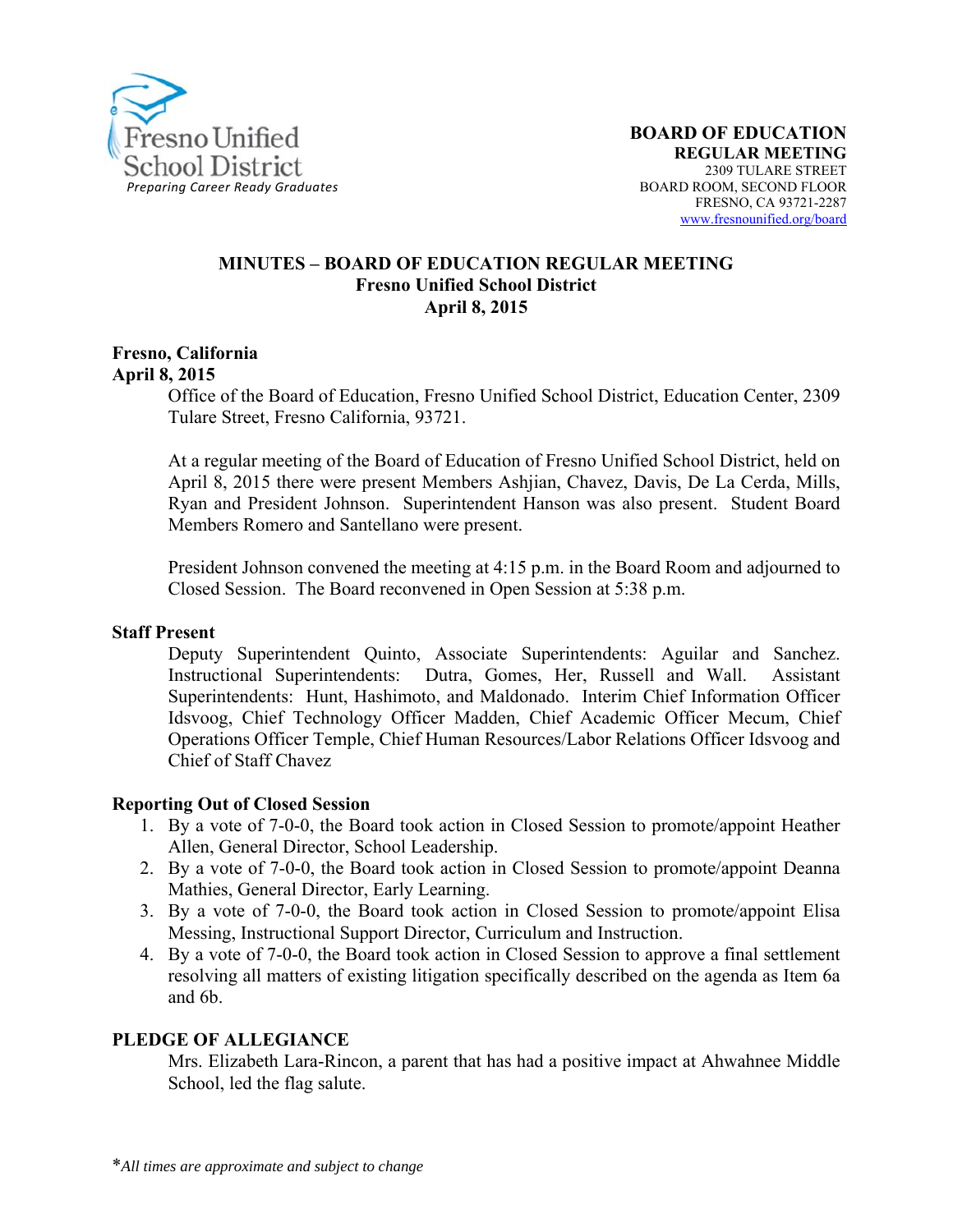### **APPROVE Minutes**

APPROVED, with minor corrections, the draft minutes for the March 25, 2015 Regular Meeting. Member Mills moved for approval, seconded by Member Davis and by a vote of 7-0-0, as follows: AYES Member Ashjian, Chavez, Davis, De La Cerda, Mills, Ryan and President Johnson.

### **ADOPT Proclamation Recognizing April 2015 as "Remembrance of the Existence of the Armenian Genocide"**

ADOPTED, as recommended, a resolution proclaiming the month of April 2015 as Remembrance of the Existence of the Armenian Genocide – as remembrance of those forever affected by the Armenian Genocide – and urges our schools and individual citizens to never forget these crimes against humanity. Member Ashjian moved for approval, seconded by Member Davis and by a vote of 7-0-0, as follows: AYES Member Ashjian, Chavez, Davis, De La Cerda, Mills, Ryan and President Johnson.

### **ADOPT Proclamation Recognizing April 2015 as School Library Media Month**

ADOPTED, as recommended, a resolution proclaiming April 2014 as School Library Media Month. School Library Media Month celebrate school library media specialists and their programs. During the month of April, school library media specialists are encouraged to create activities to support their school and local community in celebrating the essential role of strong school library media programs. Member Chavez moved for approval, seconded by Member Mills and by a vote of 7-0-0, as follows: AYES Member Ashjian, Chavez, Davis, De La Cerda, Mills, Ryan and President Johnson.

## **RECOGNIZED Edison High School Boys Basketball, Division I Section Champions**

### **RECOGNIZED 8th Annual Middle School Tournament of Technology**

### **HEAR Reports from Student Board Representatives**

Student Board Representative Pheng Lor provided comments/reports from the Student Advisory Board Representative meeting hosted by Duncan High School with Board Member Mills present. Student Board Representative Pheng Lor acknowledged the student ambassadors from Terronez Middle School.

### **HEAR Report from Superintendent**

- Superintendent acknowledged the unexpected passing of Fresno City College President Tony Cantu. Cantu dedicated his life to educating countless young adults and was a true partner to Fresno Unified. The meeting paused for a moment of silence.
- Superintendent also spoke about the final stretch of the 2014/15 school year noting how critical this time is for students and the importance of finishing strong. He spoke of the upcoming SBAC testing window and the importance of students being in school and prepared to take the test.
- Guillermo Berumen, one of our Excellence in Education winners, has been selected as a finalist for the Fresno County Educator of the Year Award. Congratulations and Good Luck.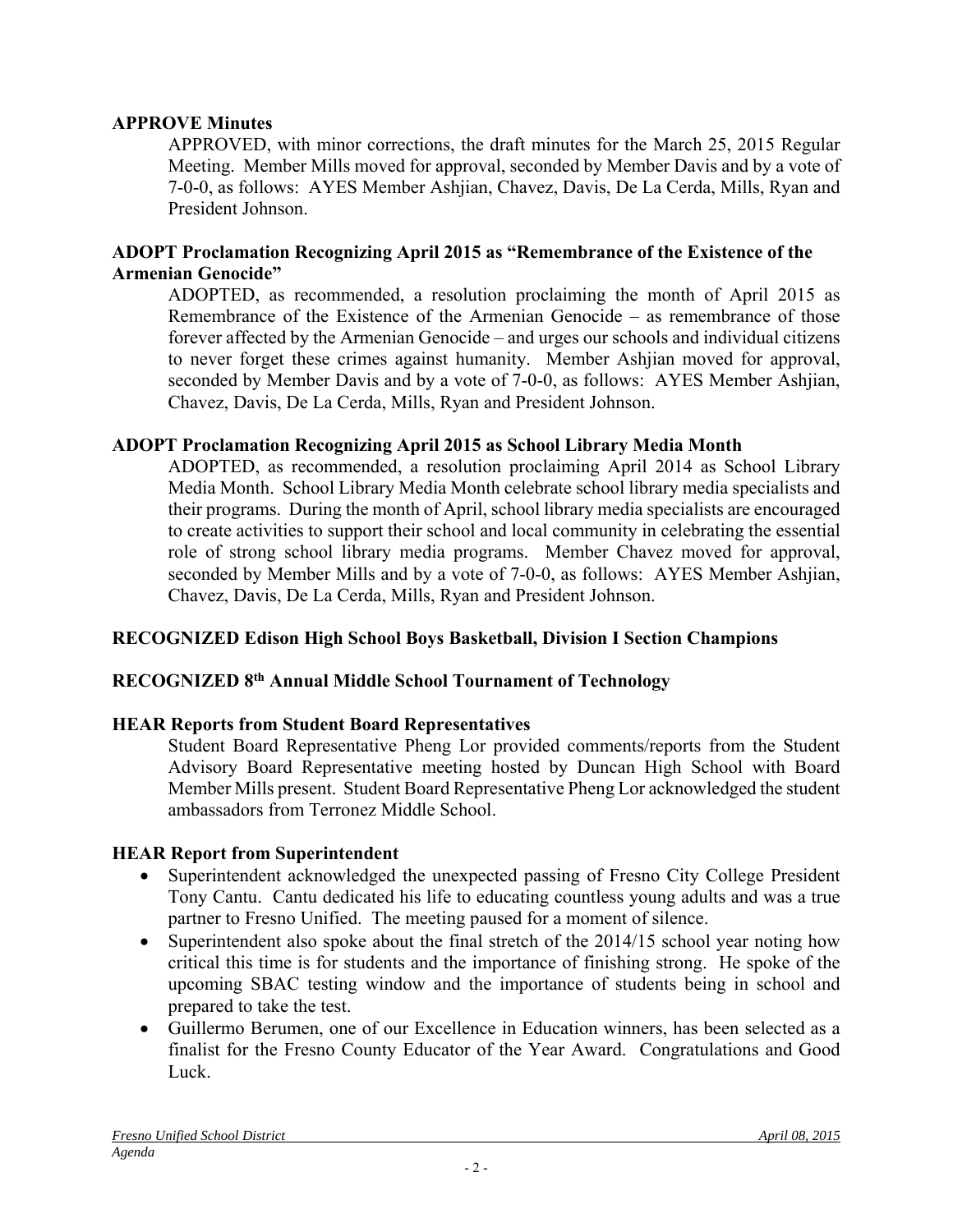On a motion by Member Ryan, seconded by Member De La Cerda, the consent agenda, exclusive of agenda items: A-3 and A-5 which were pulled for further discussion, was approved on a roll call vote of 9-0-0 as follows: Student Member Santellano and Romero, Members Ashjian, Chavez, Davis, De La Cerda, Mills, Ryan and President Johnson.

# **A-1, APPROVE Personnel List**

APPROVED, as recommended the Personnel List, Appendix A, as submitted.

## **A-2, ADOPT Findings of Fact and Recommendations of District Administrative Board**

ADOPTED, as recommended the Findings of Fact and Recommendations of District Administrative Panels resulting from hearings on expulsion and readmittance cases conducted during the period since the March 25, 2015, Regular Board meeting.

# **A-3, APPROVE Budget Revision No. 3 for Fiscal Year 2014/15**

APPROVED, as recommended Budget Revision No. 3 for fiscal year 2014/15. Periodic updates to the district's budget are presented to the Board of Education for approval. Budget Revision No. 3 includes adjustments for updated information and necessary amendments to support the acceptance of various grant awards.

The following items are included in Budget Revision No. 3 for fiscal year 2014/15:

- State revenue and expense changes to reflect items reported in the Second Interim Financial report presented to the Board on March 11, 2015
- Other revisions as described on the following page
- Program adjustments and grant revisions

**Mo Kashmiri –** A question on page 2. In the category of Quality Education Investment Act 2006, the 2014/15 adjusted award amount of \$225,144 will that money be assigned back to the QEIA schools? Sending that money back to the schools will help maintain the level of quality instruction that we need.

**Member Chavez –** I have a question in regards to Title I funding - School Improvement Grant and Title III - Limited English Proficient. What are we anticipating for this budget cycle in regards to funding sources and our plans in case we do get hit with cut backs?

**Ruth Quinto –** We actually received some good news relative to our federal funding. The most recent news is that the reprioritization of some of the concentration aspects of the federal funding were taken out of the most recent versions of the federal laws that are currently under reauthorization of the Education Act. Title I looks a little better for us then it had previously. Title III, I will get you some additional information but that looks to follow as well for the budget year to be better news for us than previously anticipated. What is included in this item for A-3 is some slight adjustments that we are going through constantly, to ensure our current year's information for 2014/15 is up- to-date. For future years the news looks a bit better. We have not cut back on programming at school sites based on any cuts that we have seen in our federal funding. We have actually distributed more to sites from a federal funding aspect. We have also done soft landings on all of our QEIA funds, we have planned for the reduction in the QEIA funds as well. Impacts have been mitigated for class size reductions.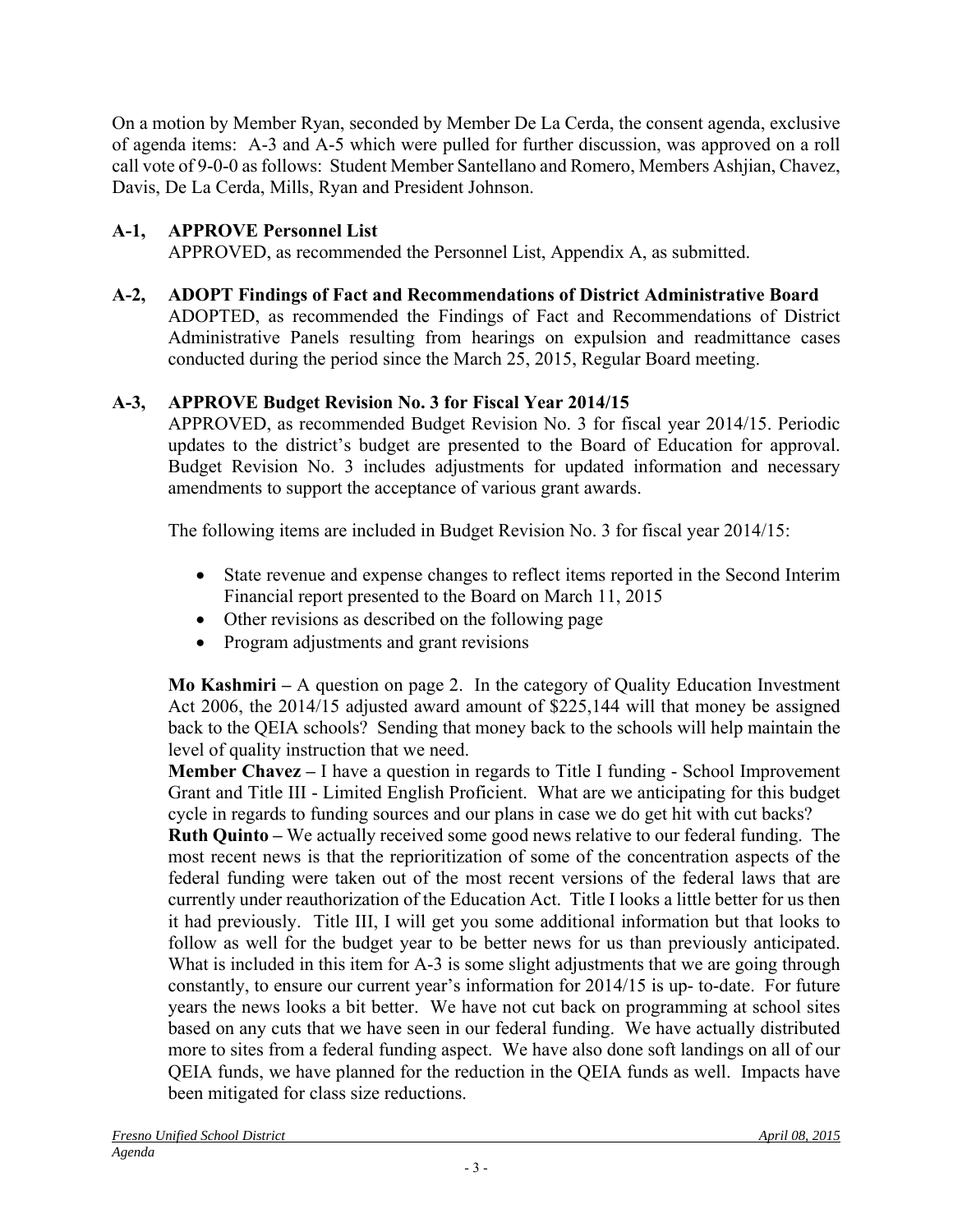**Member Chavez -** Those QEIA funds will be used to augment the QEIA school services that we have had at those sites?

**Ruth Quinto –** Yes. Not make up for it entirely but to mitigate it.

**Member Chavez –** Do we have a timeline for when we might get a better picture of Title I and Title III?

**Ruth Quinto** – We will make our plans and recommendations to you when we propose the budget in May, but the federal fiscal year is on a different cycle so we won't know for sure until September 30.

**Member Chavez –** Will we have contingency plan**s** to fill those gaps?

**Ruth Quinto –** Absolutely.

**Member Ashjian** – It looks like your services and your operating budgets are increasing quite a bit between adopted and budget revision #3 on the general fund as well as the unrestricted general fund and the restricted general fund. Can you direct me on line items so I can see what we are proposing? I think some of that is going to be in the painting of schools. Is that of the same category?

**Ruth Quinto –** The painting of the schools is from a different fund. It is in the deferred maintenance fund. This would be from the increase of the utilities. The bullet point is on page two where I describe an increase in other services mainly due to utilities.

**Member Ashjian –** If you take the budget revision #3 on the general fund and take service and operating all the way over to the difference between adopted and budget revision #3, it says it is a \$14 million dollar swing. Is that utilities?

**Ruth Quinto –** No, I was referring to the \$2 million, which is the difference between the current and the budget revision #3.

**Member Ashijan** – Is that the one that you informed us about with the switch being left on?

**Ruth Quinto –** The current budget and the budget revision #3, those are the differences that I believe would be the most relevant.

**Member Ashiian** – That was the utilities one on the general fund?

**Ruth Quinto –** Correct. Those are the only changes being described in this budget revision. The other column would be a culmination of changes from the adopted budget, which would be all the way back to June 2014.

**Member Ashjian –** It looks like it is the same for the unrestricted general fund. Are these two separate accounts?

**Ruth Quinto** – They are not. The general fund consists of unrestricted general fund and the restricted general fund.

**Member Ashjian –** Why is one called restricted and one called unrestricted?

**Ruth Quinto** – Restricted means it comes with certain restrictions on how those resources will be utilized so the expenditures have more restrictive uses.

**Member Ashijan** – I was hoping you were going to say we were going to put \$3 million more into Ms. Temple's budget where we could do more maintenance items.

**Ruth Quinto –** There are even more restrictive uses for funds that have separate funds altogether like the deferred maintenance fund. It is not part of the general fund, but actually the deferred maintenance fund is separate altogether.

**Member Ashjian –** Do you think that we could get a board communication on what the budget looks like? Can we get a line item view that I can look at?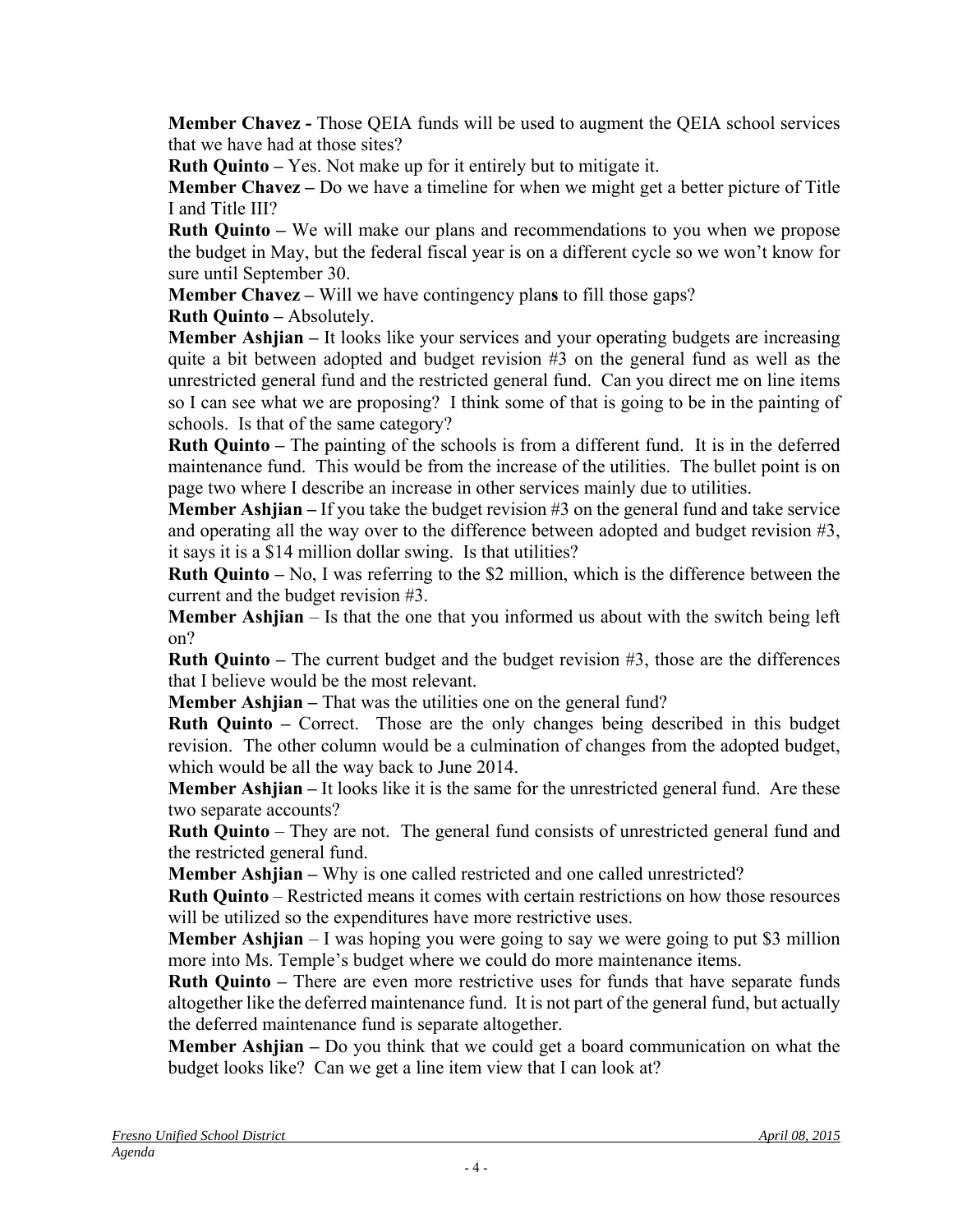**Ruth Quinto –** I sent a board communication pretty recently about how we have invested in both deferred maintenance and routine restricted maintenance. In fact, the deferred maintenance just increased up to \$9 million.

Member Davis moved for approval, seconded by Member Ryan and by a vote of 6-0-1, as follows: AYES Member Ashjian, Davis, De La Cerda, Mills, Ryan and President Johnson. *Member Chavez was absent for vote.*

## **A-4, APPROVE Appointment to Citizens Oversight Committee for Measure K and Measure Q**

APPROVED, as recommended the following appointment to the Citizens Oversight Committee for Measure K and Measure Q is recommended:

Dennis Zeuner – nominated by Board Member Ashjian

The Citizens Oversight Committee for Measure K and Measure Q was established by the Board *"to inform the public concerning the expenditure of bond proceeds approved by the voters,"* and *"to ensure that bond proceeds are expended only for the purposes set forth in the ballot measures"* (Committee Bylaws)*.*

# **A-5, DENY Claim #15-0312-0062**

DENIED, as recommended a Claim for Damages on minor, case #15-0312-0062. The Superintendent recommends that the Claim be denied and the matter referred to the district's Director of Benefits and Risk Management for further handling.

**Mo Kashmiri –** This claim is just a continuation of the issues at Fort Miller. We think there needs to be a major investment in Fort Miller to make sure it is successful. If we don't do it on the front end we end up paying on the back end.

Member Davis moved for approval, seconded by Member De La Cerda and by a vote of 6- 0-1, as follows: AYES Member Ashjian, Davis, De La Cerda, Mills, Ryan and President Johnson. *Member Chavez was absent for vote.*

# **A-6, RATIFY Agreement with the State Center Community College District**

RATIFIED, as recommended an Agreement between Fresno Unified School District (FUSD) and State Center Community College District (State Center) for FUSD to share the services of a Fresno Adult School CTE Counselor with State Center on a 40% basis pursuant to the State Center Consortium Assembly Bill (AB) 86 Planning Grant.

# **A-7, RATIFY Purchase Orders from January 1, 2015, through January 31, 2015**

RATIFIED, as recommended Included in the Board binders is a list of Purchase Orders for \$10,000 or more submitted for ratification by the Board. Purchase Orders/contracts that are required by law to be competitively bid will be submitted as separate agenda items. Beginning on page six (6) is a list of Purchase Orders issued from January 1, 2015, through January 31, 2015. These Purchase Orders were previously authorized and awarded by the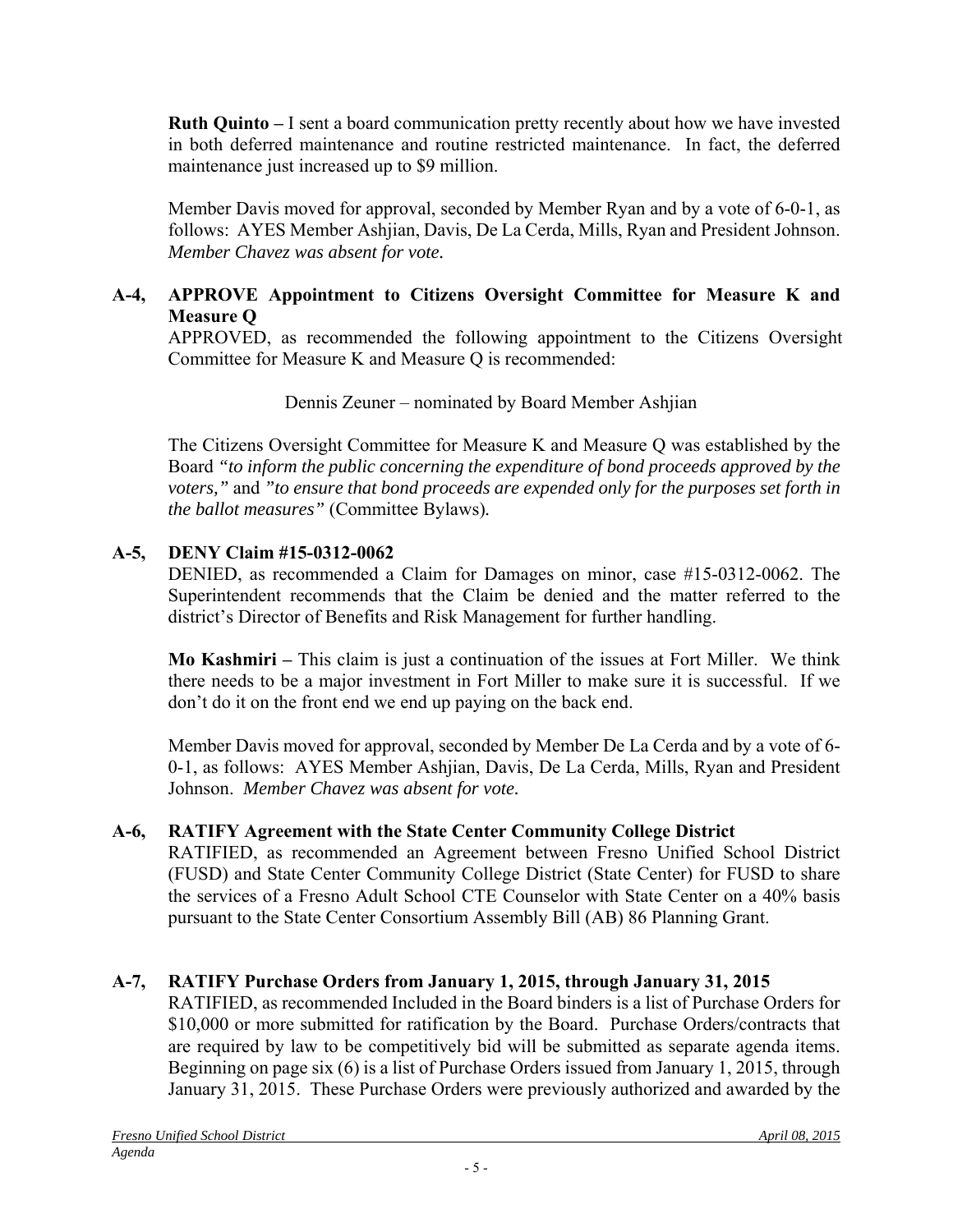Board. The Purchase Orders are submitted for information only and are not included for ratification. Pursuant to the Board's request, also attached is an alphabetical list of all Purchase Orders issued from January 1, 2015, through January 31, 2015.

### **END OF CONSENT AGENDA (ROLL CALL VOTE)**

## **UNSCHEDULED ORAL COMMUNICATIONS**

**Joe Toney** –Spoke about the Scandinavian School issue and his concern that there has been no action taken towards the alleged maker of the comments or the victims of those ostracized by the comments.

**Andy Fabela** – Spoke about the concerns of homework that students are receiving from their teachers.

# **B. CONFERENCE/DISCUSSION AGENDA**

# **6:00 P.M.**

## **B-8, PRESENT and DISCUSS the 2015/16 Strategic Budget Development**

PRESENTED and DISCUSSED The Governor released the proposed State budget for 2015/16 on January 9, 2015. The Board of Education has discussed the Governor's proposal and the potential impacts on Fresno Unified, as well as the strategic budget development process, at the following Board of Education meetings:

- $\bullet$  January 21, 2015
- $\bullet$  February 11, 2015
- $\bullet$  February 25, 2015
- March 25, 2015

On April 8, 2015, staff and the Board will continue budget development discussions.

Presentation by Deputy Superintendent Ruth F. Quinto

An opportunity was provided to hear questions/concerns from members of the Board and staff was available to respond.

**Tish Rice –** It is great to get a report on progress of programs. One of the concerns I have when we look at resources that are available, is not only how money is allocated, but how those programs are being implemented and where the assessment component to show whether the program or personnel are helping students academically, socially and emotionally. As a teacher we are taught this cycle of making sure we assess, do reflection and look at data points to see if what we are doing in the classroom is effective.

**Member Ashjian** – Did I hear you correctly that we are using dollars for zero to 6 weeks? **Ruth Quinto** – Starting at 6 weeks. The programs that we offer start as early as 6 weeks old. That is the youngest age at which we start providing services.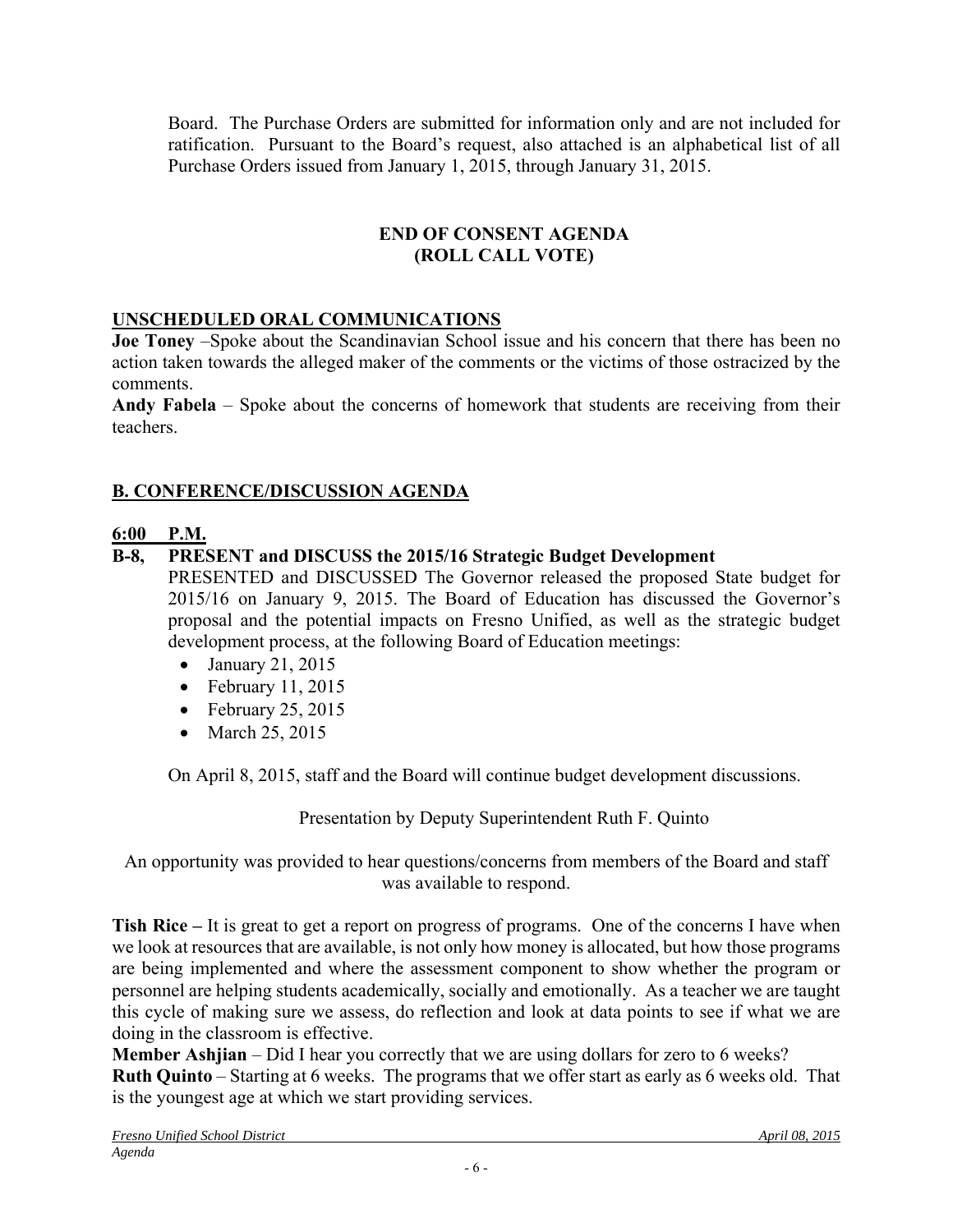**Member Ashjian –** Please explain to me how that works.

**Wilma Hashimoto** – We have two contracts from California Department of Education. One is the pre-K which services 3-5 year olds. The other one is our full day contracts which allows us to service children 0-3. Our goal is to provide early learning experiences to our children. That is why we have programs that are for parent engagement to include the parents as well as to serve the children.

**Member Ashjian –** Why do we call it learning instead of babysitting?

**Wilma Hashimoto** – Studies have shown that even at 18 months old a child can fall behind.

**Member Ashjian –** Ms. Quinto how have we decided to incorporate the data from the FTA meetings for the LCAP? Do we plan on somehow merging their information with your information and the budget proposals?

**Ruth Quinto** – We requested that information from FTA and requested that they get it to us as soon as possible.

**Member Ashjian –** I believe a while back that I had requested, from the LCAP meetings, the percentages of responses from each of the questions that were asked. So when we go back we can say, "this is the Local Control Accountability Plan". This is what the community is asking for and this is what we are supposed to do. Isn't that the purpose of the LCAP?

**Ruth Quinto –** The intent is that there is input from the community. However, there is already the opportunity for the community to provide input in a variety of ways including the meeting here this evening, the six that we have had prior, and the several we are going to have after this. It is not the only method of input for the budget that the board will be ultimately adopting.

**Member Ashjian –** I am not trying to weigh one heavier than the other. I want to make sure we have a complete 360 view of what the understanding of what our constituents are looking for. Do you know what date you provided that in a board communication? So, you plan on compiling all the information of what the community is wanting and then present it to the board? Is that a fair statement?

**Ruth Quinto –** We would consider that there is a variety of inputs. The most important input is the input of the board. We also consider board policies, the board core commitment, the boards core beliefs, the theory of action, the data dashboard, teaching, learning what happens in the classroom, the curriculum adoption, the information that I am providing. The input and the feedback that I am receiving from the board I would say is the most important input, followed by the input from the public, and then the input from the community is an important piece. It is not the driving factor behind the proposed budget that you will be receiving.

**Member Ashjian** – I was able to attend a meeting in Clovis and they spent three hours going lineby-line of the budget and how it applied to the LCAP. I realize what you are saying, but sitting in this chair the most important thing that I have is what my constituents are telling me what is important to them. They are the driving force for me and I want to make sure everybody has a voice.

**Member Mills** – I have a question in regards to the Special Education budget. This is the only budget being brought before us tonight that shows no one-time increase or no on-going increase. In looking at the graph on slide seven it shows the number of students in the district has roughly been declining and at the same time the number of Special Ed students identified has gone up. So, the percentage within our district has been increasing, but we are not looking at increasing the budget? Parents in the last several months have come to us in open communication and alleged that students have not received services under their IEP's. I have heard that from some teachers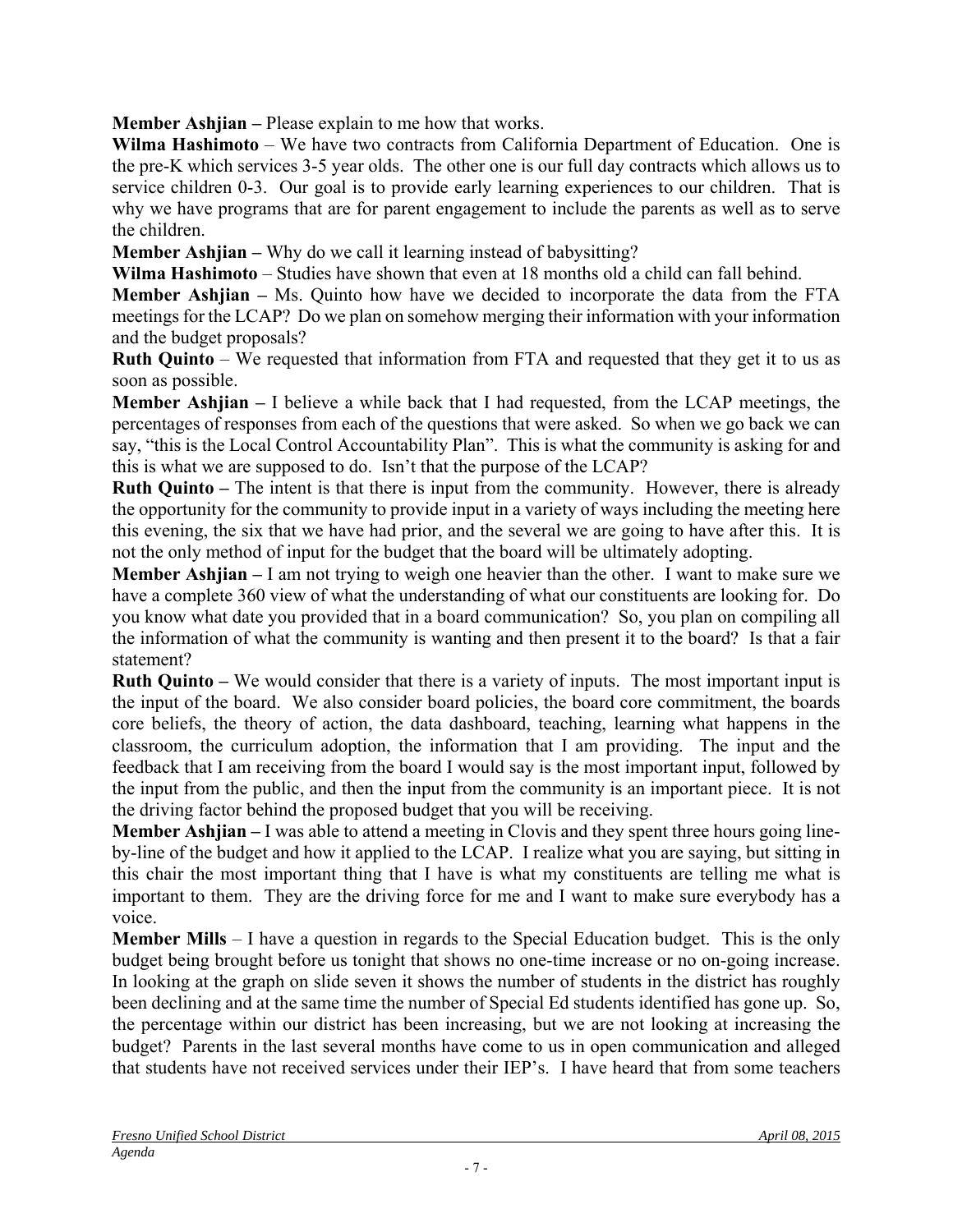at different schools in the district. I know that is not the intent of the district. Do we have adequate staff or do we need to increase?

**Cheryl Hunt** – As we looked into our data we examined the number of students we serve and the number of FTE we have to deploy to meet those service needs by redistributing them in a more efficient and effective way. When we are looking at our students and the total number within the district, we are also looking at the programs in which they are a part of. For example, in our mildmoderate program, when we looked across the board at all of our mild-moderate programs we had courses where we only had two students enrolled. That is not an enriching environment for those students. So we looked at all of our classes across the board not only mild-moderate but moderatesevere, DHH programs, our visually impaired and looked at the total number of students who were in each of those classes and how we could redistribute our FTE more effectively. With that, we were able to repurpose and realign our FTE in such a way as to maximize the potential for our students to be more successful and meet the needs of our diverse students based on their IEPs.

**Member Mills** - I certainly agree that we need to maximize the potential of our students. We also need to have an adequate and appropriate case load for the staff. That is why I have a concern when we talk about the increasing number of students and we are not showing any change in staffing. You mentioned classes only having two students and that not being an appropriate setting. I have also heard that we have classes where we continually add students to the class, we correct this by adding aides to the class instead of bringing in another teacher and having another class when class sizes get large. What kind of staffing are we looking at in Special Ed classes?

**Cheryl Hunt** – Per a board communication that was delivered a few weeks back, I shared with the board the ratio of students to teacher. For example, in a mild-moderate classroom we would have one teacher to 10-15 students depending on the grade level. As we have our students enrolling we our monitoring daily the total number of students who are entering our programs. Our regional instructional managers are responsible for looking at the case loads at each of the sites and ensure those placements are done appropriately to meet the needs of the students who have entered the district or who are shifting from one school to another to ensure those services are provided. It is thoughtfully done as each of our students are entering our programs and shifting in the district to meet their needs.

**Member Mills** – When you say the regional managers are monitoring this, are they monitoring classroom conditions as well?

**Cheryl Hunt** – Absolutely.

**Member Mills** – Are we still in a situation where families who live outside Fresno Unified are transferring their Special Education students to Fresno Unified?

**Cheryl Hunt** – We monitor that very closely working with the transfer's office. What I can share with you is that we have 39 students who are outside of the district and they are being served in our Deaf and Hard of Hearing (DHH) program. We have a MOU with the Fresno County Office of Education and those are reimbursable. In terms of employees in the district, the number is roughly 23 but I can get you a board communication to give you that specific data.

**Member Ryan** – In regards to the LCAP, getting information from the public and their opinions is important, but what is even more important to board members is data. If a particular act or spending money in a certain way has data behind it to show that it does improve education for children, I would be certainly in favor of that. I would not be voting for a particular budget change just because a certain number of people want it, if there is no data that is going to show me that it is going to help student achievement. I am sorry that Member Ashjian was not here when Howard Watkins addressed this board regarding a book called "Ghosts from the Nursery". In that book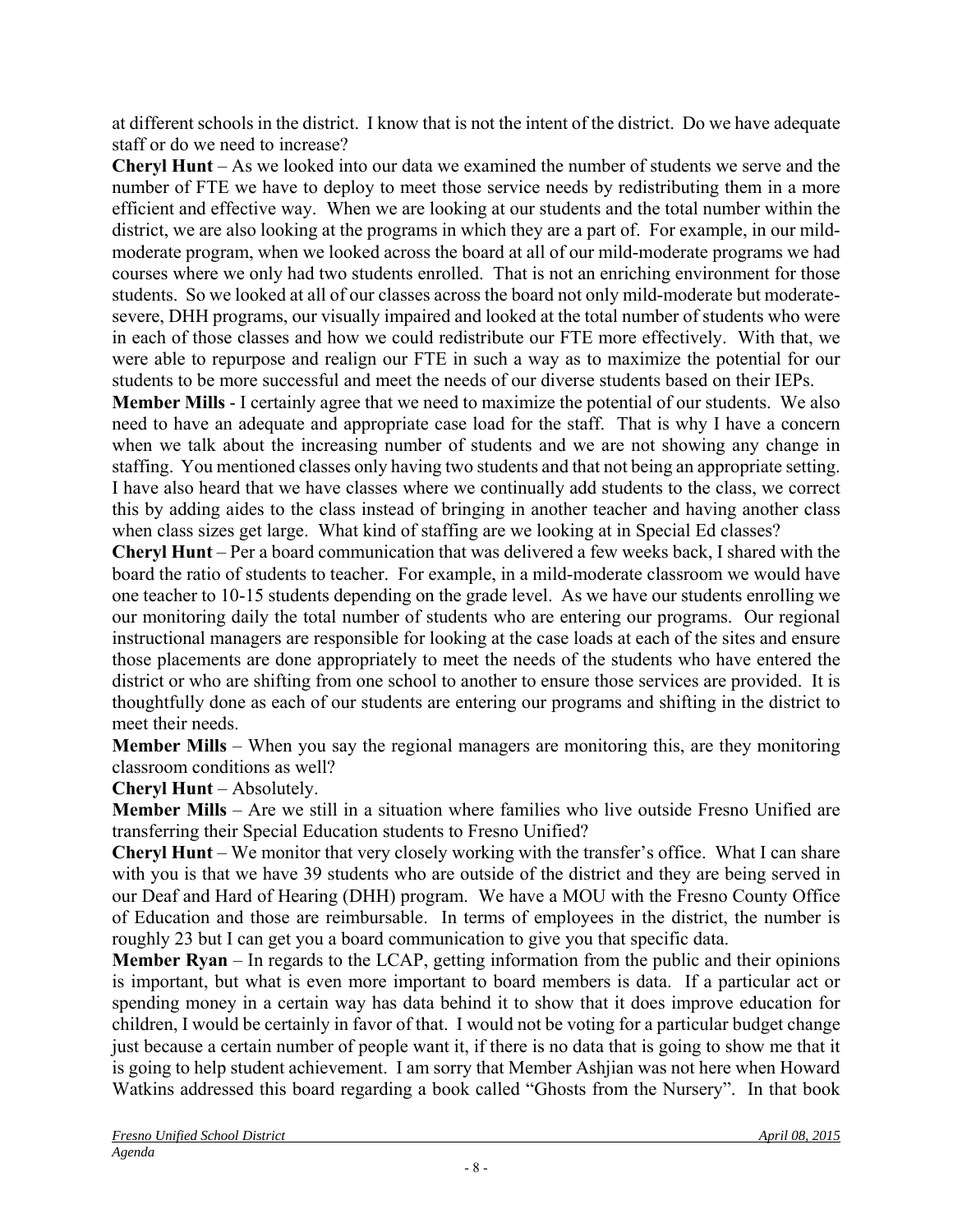and in his presentation he talked about the extreme damage that can be, and is, done by children 0-2, even before birth, when mothers don't know the correct things to do, the correct nutrition or they just use alcohol and drugs. Often those children never recover. We are going to get those children eventually. I rather spend the time and the money, especially when it is grant money, to approach those mothers and try to help them learn to be the best mothers they can for the future of their child ahead of time rather than trying to undo things that they did, not realizing what their actions were for their child. I think that is money well spent. As far as the E-Rate is concerned, I am very pleased to hear that we are going to back fill rather than cut technology. We were hoping to get more money from the E-Rate but even though we didn't, I am very pleased to see that we are putting that money into technology. Lastly on slide four, I know the governor uses this one. We use it all the time and people may think it is for dramatic effect but it is for fact. We were here in the middle of that first down turn; Member Davis, Member Mills and myself. We experienced 900 kids to one high school counselor. We experienced the devastation of our music program, having to release librarians, campus safety, just everyone. It was awful and I don't ever want to put some future board in the position of having to go through that again. The second set of red bars was no fault of our own and the reason that first group looked as bad as it did was partly the district. They had given an enormous pay raise that they could not sustain. While things look rosy and fine at the present it is always a great temptation to give a bigger raise than you could afford even though it may look like today you can afford it. We are in the green now but we don't know how many years that green will go on. When we look at the set of those two red bars I just want to remind the board once you spend the money, once you commit it, by law you can't take it back and we don't ever want to face what we had ten years ago again. I am hoping the board will be prudent, spend the money when we have it and when we know we will continue to have it and to be very prudent and very careful in the meantime.

**Member Davis** – According to page seven we have 7,525 IEP's. Is that correct?

**Cheryl Hunt** – That is correct.

**Member Davis** – On page eight that is a list of services offered by Fresno Unified?

**Cheryl Hunt** – We actually offer services in alignment with the IDEA 13 disabilities. These are the specific areas of focus for the 2015/16 school year based on our review of our state, federal and district data.

**Member Davis –** I was also wondering as Trustee Mills previously mentioned was our increasing numbers of students and how many are transfers in from other districts. If there are 13 disability classifications, is it safe to say that our other schools districts in the area carry the same types of services that we provide? Or do they not carry it? What is their obligation to those 39 students that want to come to our district?

**Cheryl Hunt** – The 39 students that I referenced based on Member Mills question was regarding our Deaf and Hard to Hearing (DHH) program where we have a partnership with Fresno County Office of Education. We get reimbursed for servicing those 39 students for DHH services only. Our program is at Norseman, Birney and Hoover High School.

**Member Davis –** The "A" and Fresno that you mentioned earlier. Is that similar to the Lori Ann Infant Center at Powers-Ginsburg?

**Cheryl Hunt** – The Lori Ann Infant Center? Yes, we serve 146 students, 0 - 3 within that capacity. **Member Davis –** And the "A" and Fresno?

**Cheryl Hunt** – No.

**Member Davis –** What are you doing there?

**Cheryl Hunt** – It is a general education program.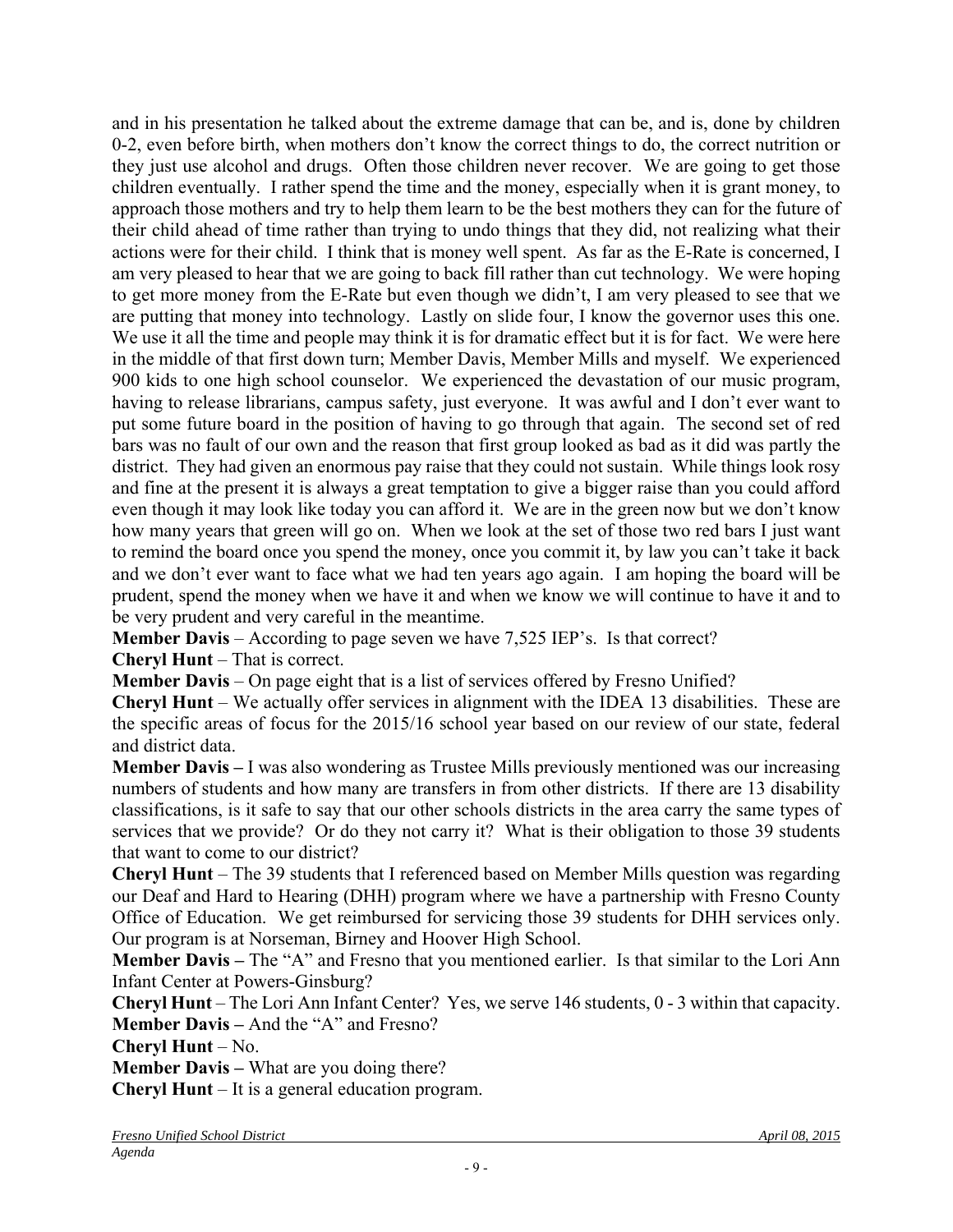**Member Davis –** With the increase in numbers, you are asking for a \$106.6 million budget and you are not increasing it or decreasing it. I would assume that teachers are happy with their assignments and there is nothing we can add?

**Ruthie Quinto** – I can't speak to that, but I want to be clear that the total budget does provide for the increase in the contribution to the health fund. Also, the set aside for the 2% offer that we have for the teachers that is settled for all the other employees. There is an increase cost that is already accounted for, so it is higher than last year's budget.

**Member Davis –** Is it safe to say with the previous question in regards to our neighboring districts that they provide the same type of services for their students?

**Cheryl Hunt** – Yes. Surrounding districts are obligated as well to provide the services that are deployed per the IEPs of the students within their district.

**Member Davis –** The just don't have the DHH?

**Cheryl Hunt** – I would say that our partnership with Fresno County Office of Ed has been ongoing for some time so I can't speak to surrounding districts but that has been a partnership for some time to serve in that capacity.

**Member Davis** – That makes it sound like those 39 students are here primarily for that service.

**Cheryl Hunt** – I will provide a board communication that outlines all of the students that are on transfers in the district. The majority of them are employee transfers. We understand that we do have impacted programs. In working with the transfer office we work directly with them to ensure we are not accepting students from outside unless they are within our district but there are some contingency's around students that do enter. Not only employees but students who are in group homes that we are required to serve.

**Member Davis** – In this budget, does it include the Autism services that we offer in the summer? **Cheryl Hunt** – Yes it does.

**Member De La Cerda** – I want to echo the sentiments of my fellow board members, Member Mills and Member Davis in regards to the increase in Special Ed students and no increase to staff. I want to ensure we are doing everything we need to do to help our students. I also believe we need to keep upgrading our technology for our students. I have a question in regards to when you mentioned consolidating the programs. Was it consolidating programs or actually classes?

**Cheryl Hunt** – It is consolidating classes within specific programs. For example, for our mildmoderate program, based on pre-enrollment data, we were able to determine that a program may not be fiscally prudent at a particular school if one student was attending or even two students were attending. That is where our consolidation efforts took place.

**Member De La Cerda** – So they were moved to another site?

**Cheryl Hunt** – Correct, but keeping them in that region.

**Member De La Cerda** – You mentioned the 1 to 10 ratio. Did that increase some of those classrooms?

**Cheryl Hunt** – If we have classroom "A" at school "A" and there were only two students enrolled, then we would look at those two students, see in terms geographically and other similar programs within that region then deploy placement to another school.

**Member De La Cerda** – The reason that I am asking is that you are increasing those classrooms you are going to need that classroom support as well.

**Cheryl Hunt** – For every one of our classroom descriptors we have a ratio of our students to teacher as well as para support for each of those and that is taken into account for all of our classes. **Member De La Cerda** – The repurposing of staff. Did that change the designation of our students as well?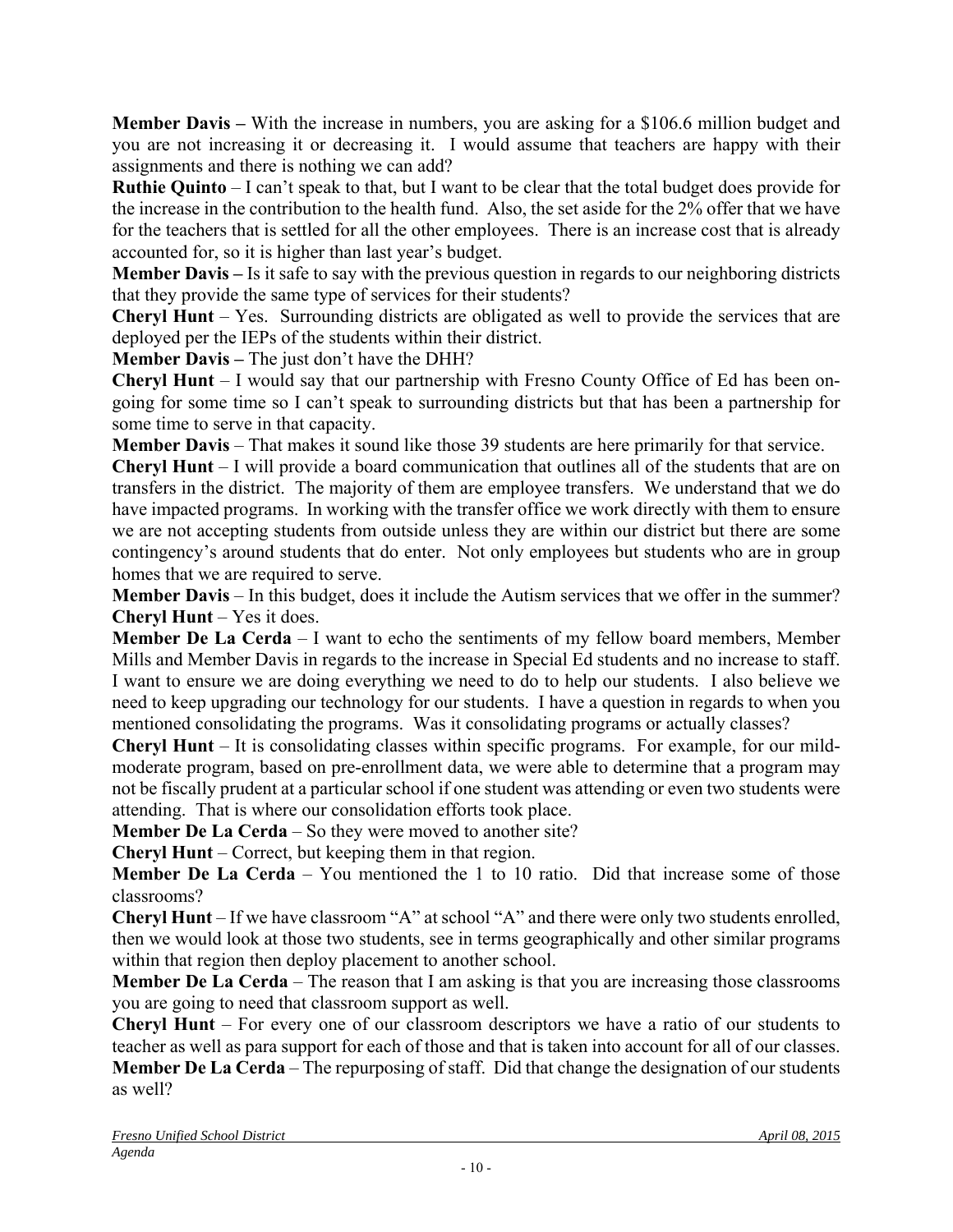### **Cheryl Hunt** – No.

**Member De La Cerda** – You talked about the graduation rates, diploma track and the Fresno City program. Are we looking at to expand that program in the district because I know that there is a class that actually teaches those Special Ed students? It prepares them to enter Fresno City College and I think it is an opportunity for us to get more of our student's on-track and on to the FCC campus. Are we looking at increasing that program?

**Jennifer Gaviola** – Yes. Are you referencing the transition to college courses?

## **Member De La Cerda** – Yes.

**Jennifer Gaviola** – We have had some good success with our partnership with Fresno City College specifically related to students who were diagnosed with Autism. As we have been more and more successful graduating our students with that diagnosis, we have had fewer students attending Fresno City College. At this time, our program manager Susan Kalpakoff is working with Fresno City to expand the scope of services that we offer our students. At our high schools we have transition to college courses, our students on IEPs actually register, and we have teachers who work after-school to help our kids register and facilitate that process of going to Fresno City College. Those would be our first group of students going to city college expansion and using their student with disabilities classes.

**Member De La Cerda** – Are we considering expanding that program to other high schools? I am only familiar with the one at Sunnyside High School.

**Jennifer Gaviola** – Yes, we do have that option at our other high schools as well.

*Copy of the PowerPoint is available on the district website.* 

## **6:30 P.M.**

### **B-9, DISCUSS and APPROVE the proposed Board of Education Meeting Dates for the 2015/16 School Year**

 DISCUSSED and APPROVED the proposed Board of Education meeting dates for the 2015/16 school year. These dates will not preclude either additions or changes any time throughout the year. The proposed dates were received by the Board of Education on March 25, 2015 and are being returned for discussion and approval.

An opportunity was provided to hear questions/concerns from members of the Board and staff was available to respond.

**Member Mills** – I assume we have coordinated these dates with the CSBA conferences and so forth, so we are not meeting during these functions. **David Chavez** – Yes we did.

Member Davis moved for approval, seconded by Member Mills and by a vote of 7-0-0, as follows: AYES Member Ashjian, Chavez, Davis, De La Cerda, Mills, Ryan and President Johnson.

## **C. RECEIVE INFORMATION & REPORTS**

There are no items for this portion of the agenda.